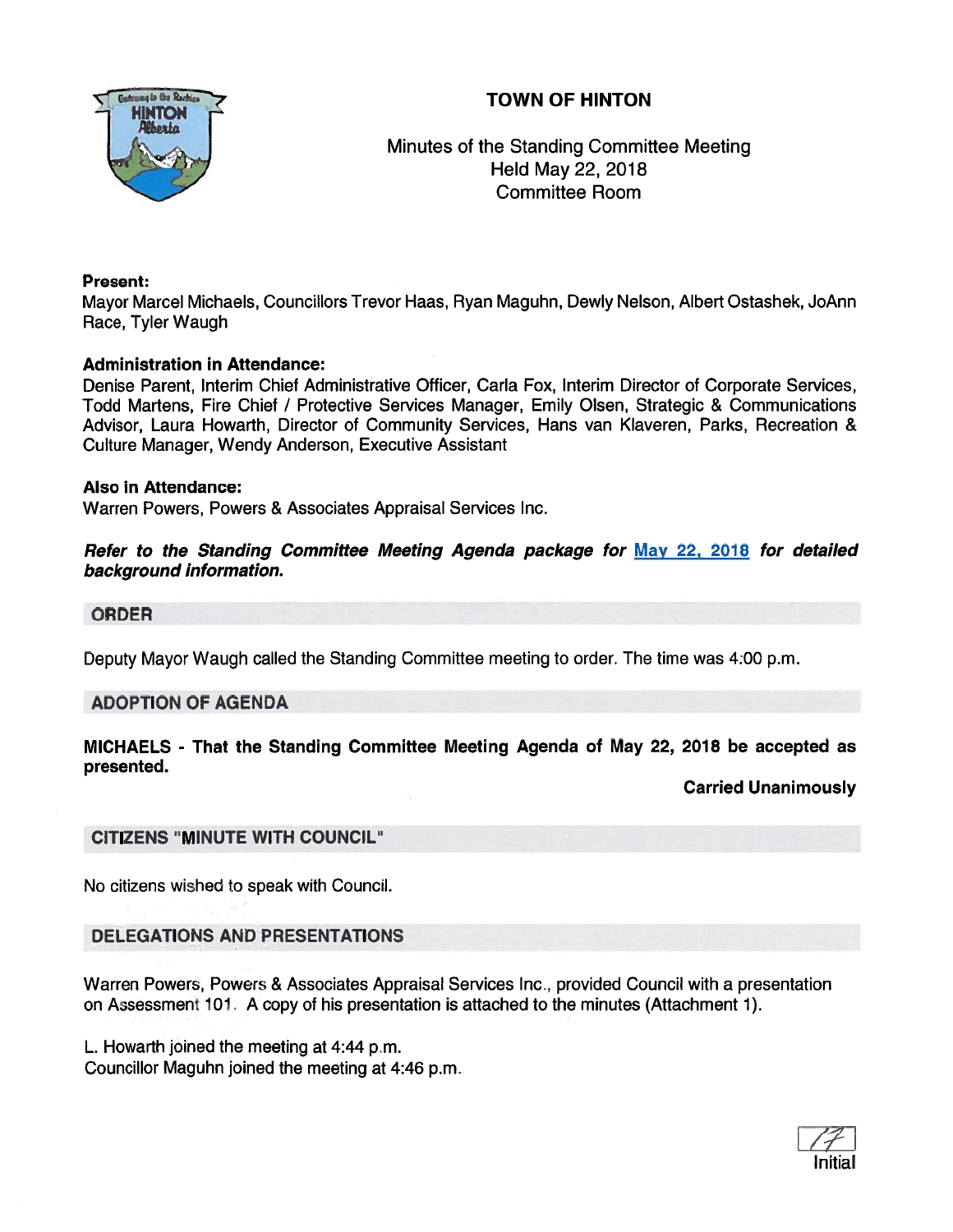## ACTION AND DISCUSSION ITEMS

#### 1. Recreation Centre Steering Committee

NELSON - That Council direct Administration to bring back <sup>a</sup> Council plus Yellowhead County represented Recreation Centre steering committee to <sup>a</sup> future Regular Council meeting. Consensus Achieved 5-2 For: Michaels, Waugh, Maguhn, Nelson, Haas Against: Race, Ostashek

H. van Kiaveren joined the meeting at 5:19 p.m.

#### ADDITIONAL INFORMATION

- 1. Urgent Matters from Council
- 2. Chief Administrative Officer Status Report
- 3. Executive Assistant Logistics Information

#### IN CAMERA

#### NELSON - That the Standing Committee Meeting of Council move In Camera.

The time was 5:30 p.m.

Carried Unanimously

## HAAS - That the Standing Committee Meeting of Council move out of In Camera.

Carried Unanimously

The time was 5:44 p.m.

The time was 5:45 p.m.

#### ADJOURNMENT

NELSON - That the Standing Committee meeting adjourn.

Carried Unanimously

/7

Deputy Mayor

Interim Director of Corporate Services

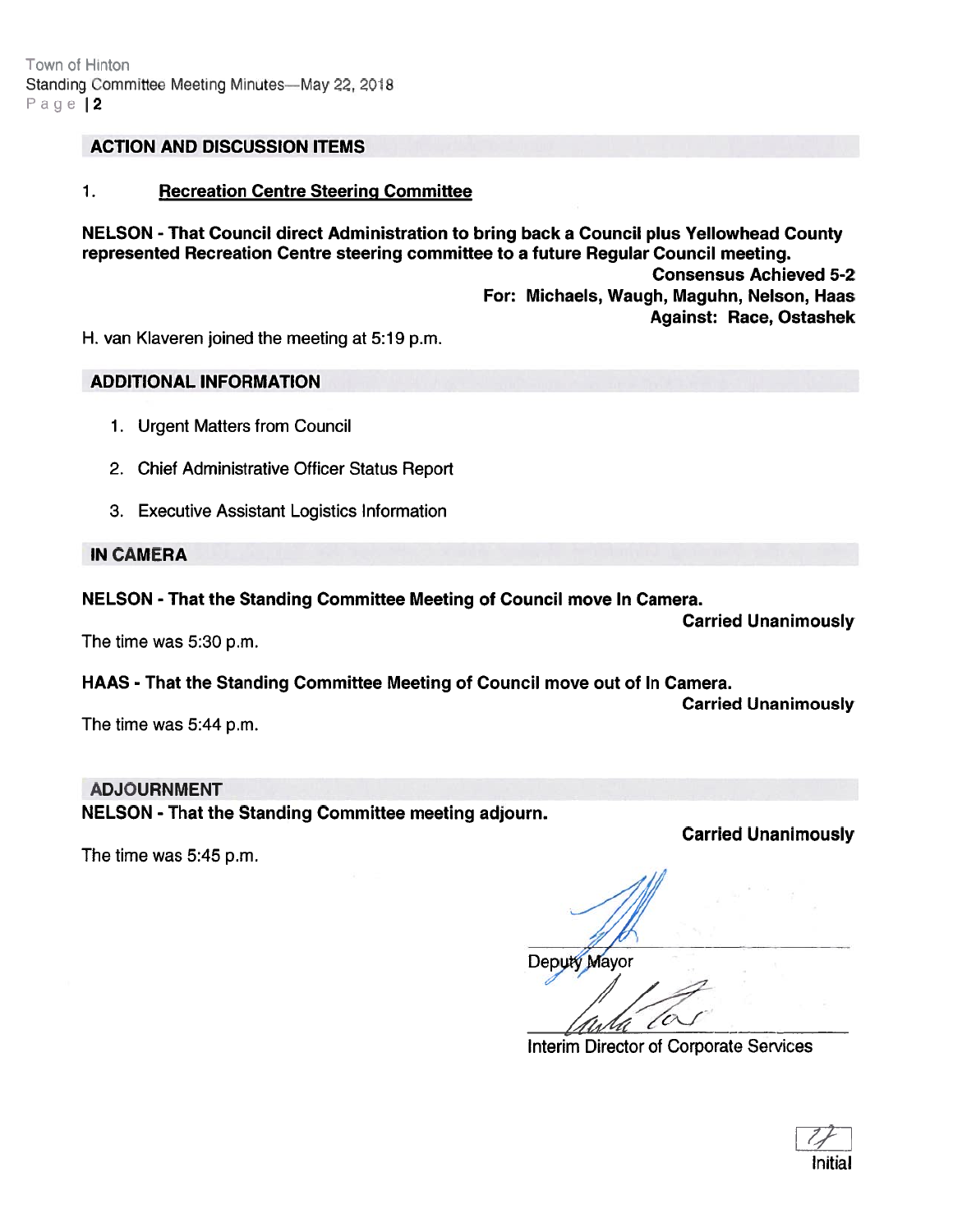



# What we will Discuss

• How the Property Tax Assessment System Works.



# What we will Discuss

- How the Property Tax Assessment System Works.
- How the Assessor comes up with your Property Tax Assessment.

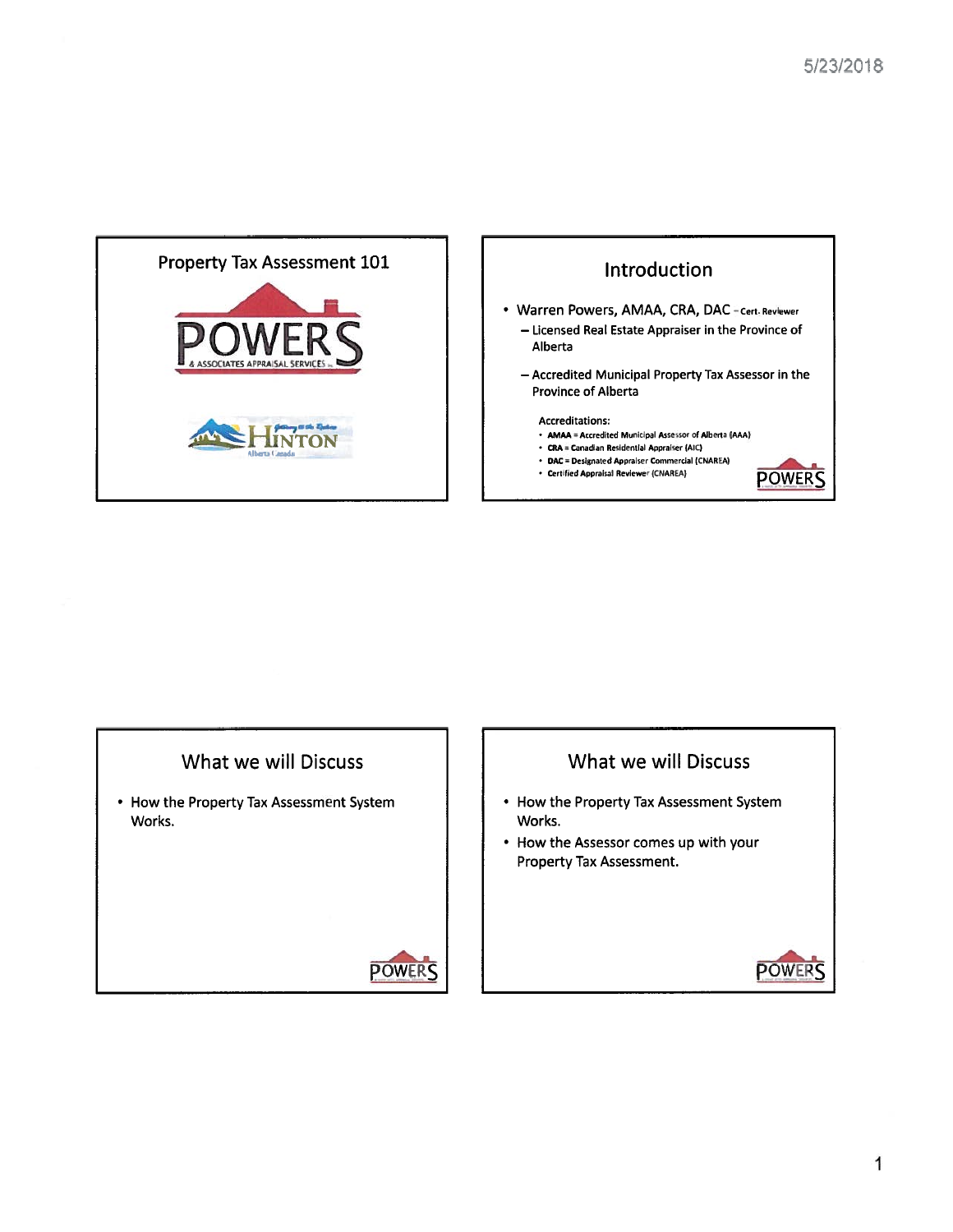# What we will Discuss

- How the Property Tax Assessment System Works.
- How the Assessor comes up with your Property Tax Assessment.
- Town of Hinton Market Movement 2016 to 2017?







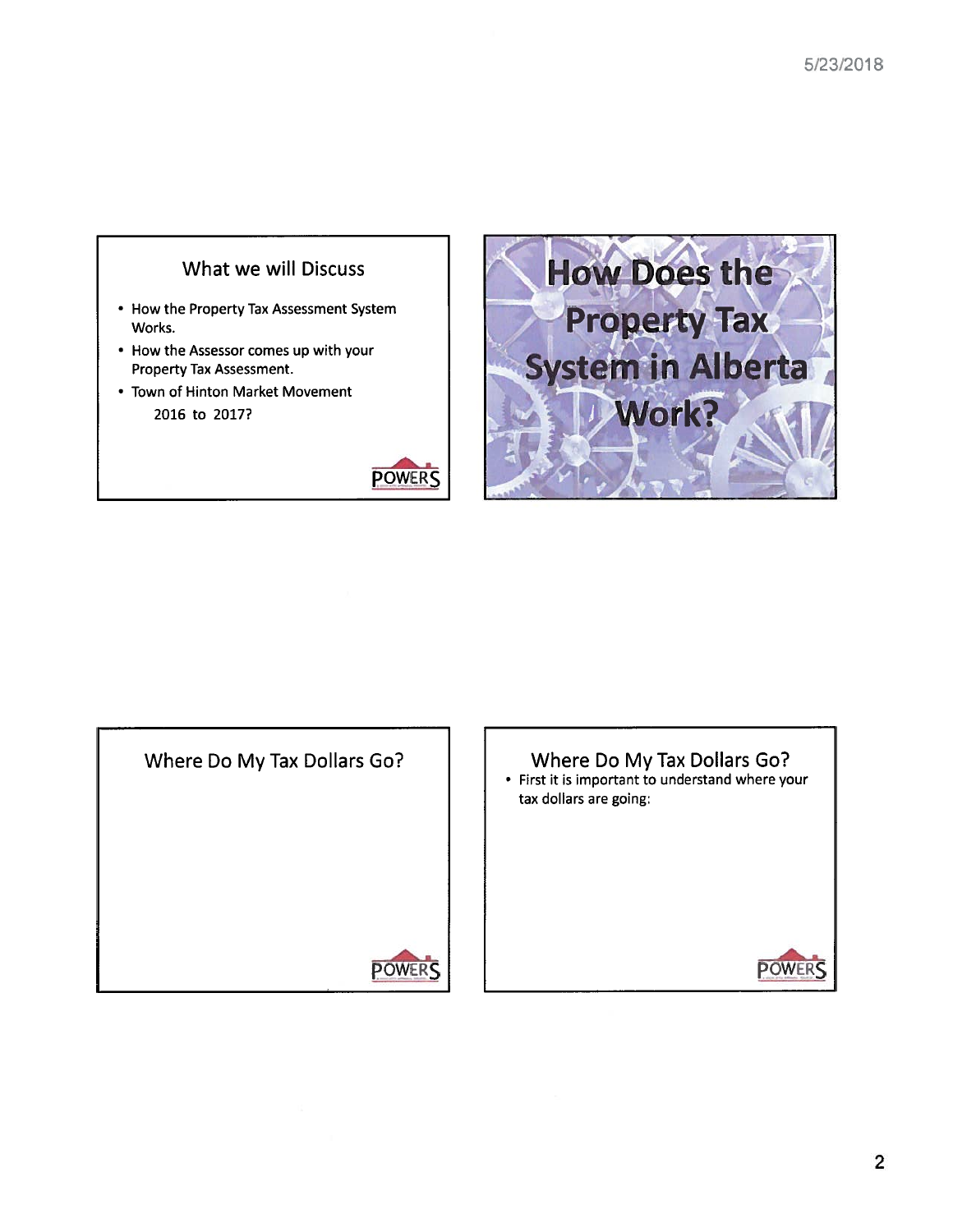





- Fee's & Charges (minimal)
- Grants from the Province (minimal)

# How does your municipality ge<sup>t</sup> the money? • Fee's & Charges (minimal)

- Grants from the Province (minimal)
- Taxation / Assessment (Largest)



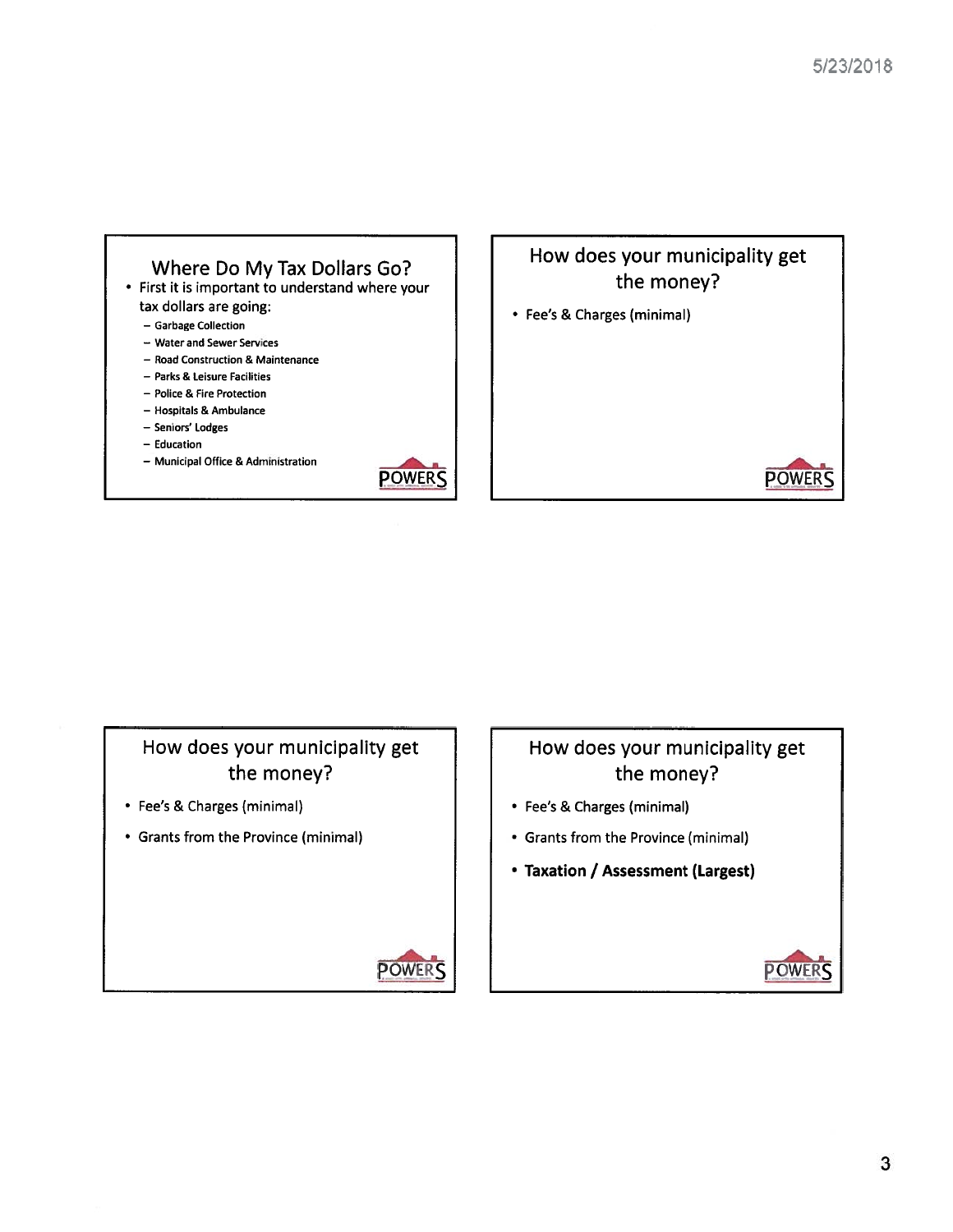

- The type of taxation applied is Ad Valorem which is just <sup>a</sup> fancy word for <sup>a</sup> "tax on wealth".
- Assessment is the process of assigning <sup>a</sup> dollar value to your property to determine your "wealth".
- Taxation is the process of taxing the property



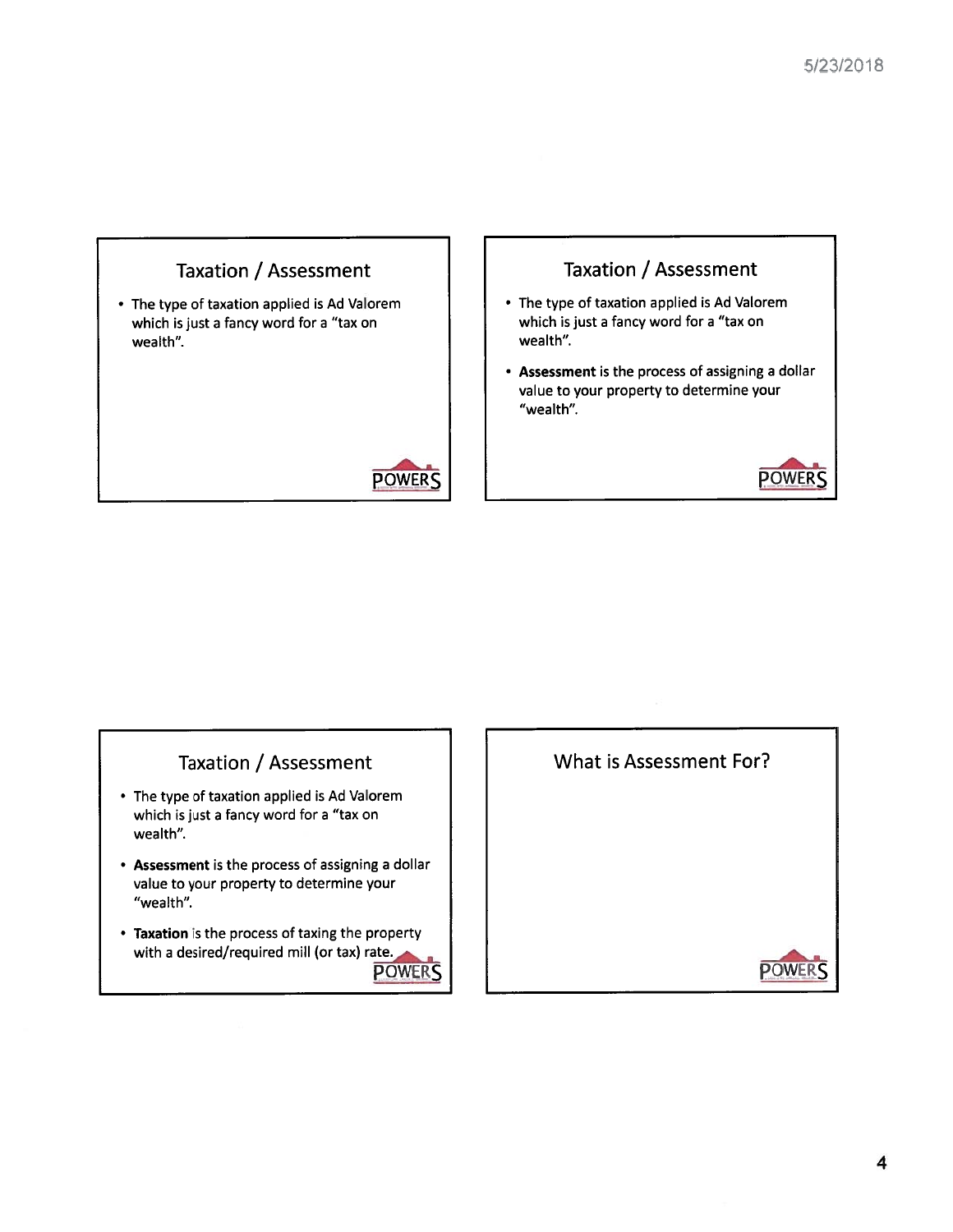

# Assessments are prepared for EVERY property within <sup>a</sup> municipality.

# Assessment Basics **Assessment Basics Assessment Basics**

- Assessments are used to distribute the tax  $\begin{array}{c|c} \hline \end{array}$  Assessments are used to distribute the tax
- Assessments are prepared for EVERY property within a municipality.  $\begin{array}{ccc} \hline \end{array}$  within a municipality.
- Assessments are calculated annually. Assessments are calculated annually.



- burden in <sup>a</sup> fair and equitable manner. burden in <sup>a</sup> fair and equitable manner.
	- Assessments are prepared for EVERY property
	-
	- Assessments are legislated by the Municipal Government Act (MGA).

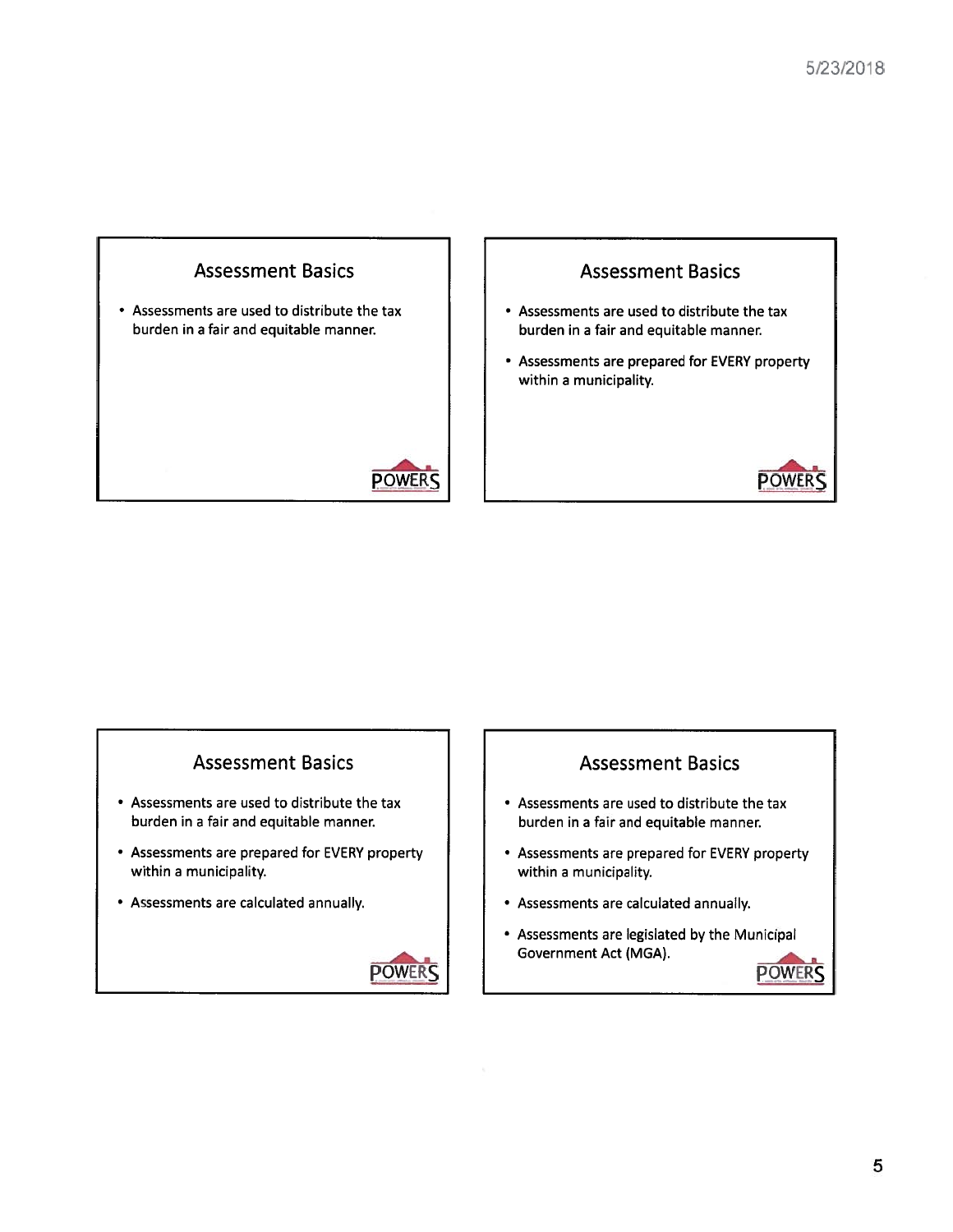• The principle is that: "if everyone is assessed  $\qquad \qquad | \qquad \qquad |$  • The principle is that: "if everyone is assessed will pay their fair share of taxes".



- following the same principles, then everyone<br>
will pay their fair share of taxes".<br>
will pay their fair share of taxes".
	- The Wealthier you are (Gauged by the value of your Home), the more tax you pay.
		- It would not be fair if an owner in <sup>a</sup> 500 square foot apartment paid the same amount of tax as the owner of <sup>a</sup> 7500 square foot home would it?





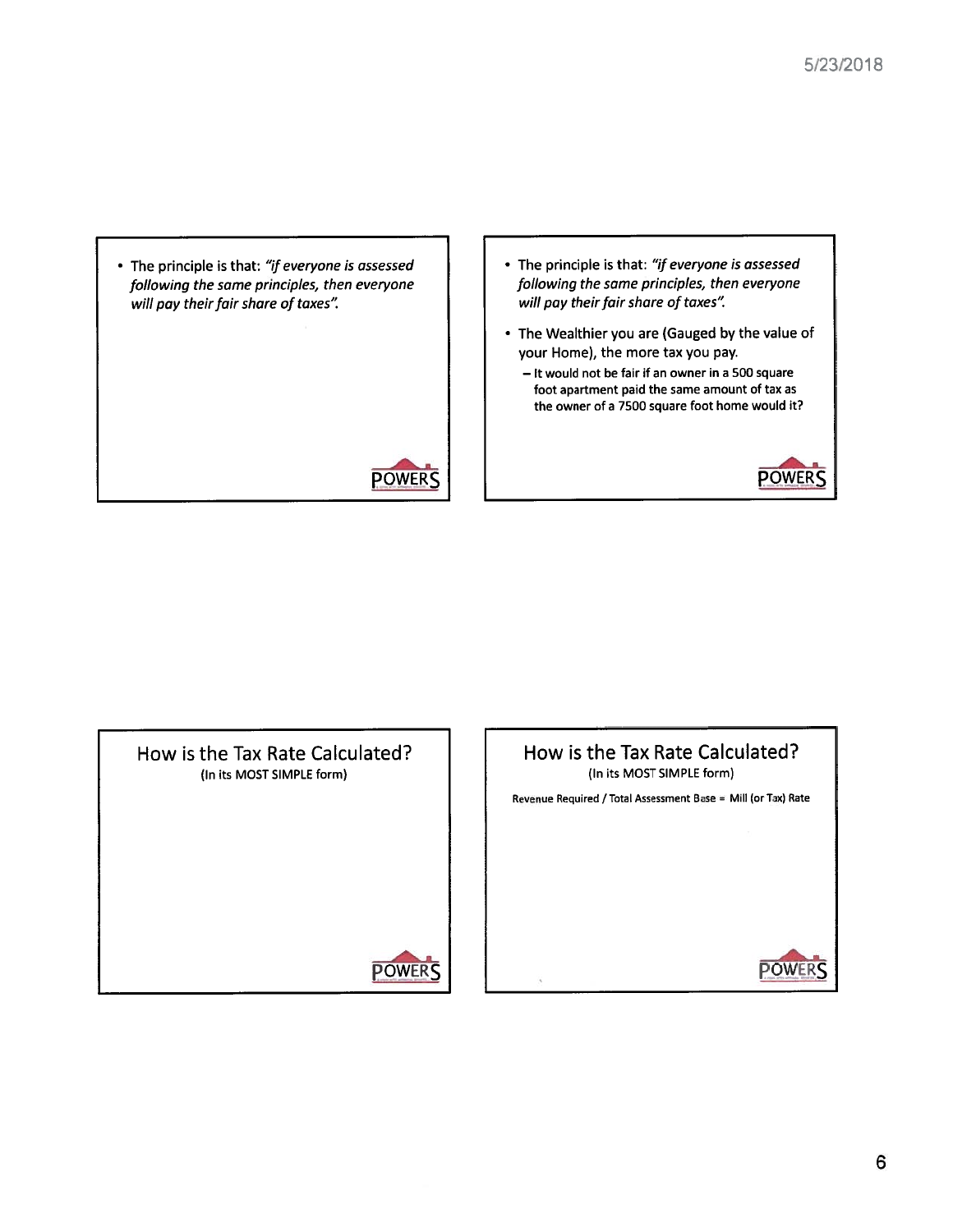

\$800,000 / 100,000,000 <sup>=</sup> 0.008

Oisclaimer: The actual FULL method that Municipalities use to determine tax rates is much more complex! This method is the MOST Simple form for illustration purposes ONlY.





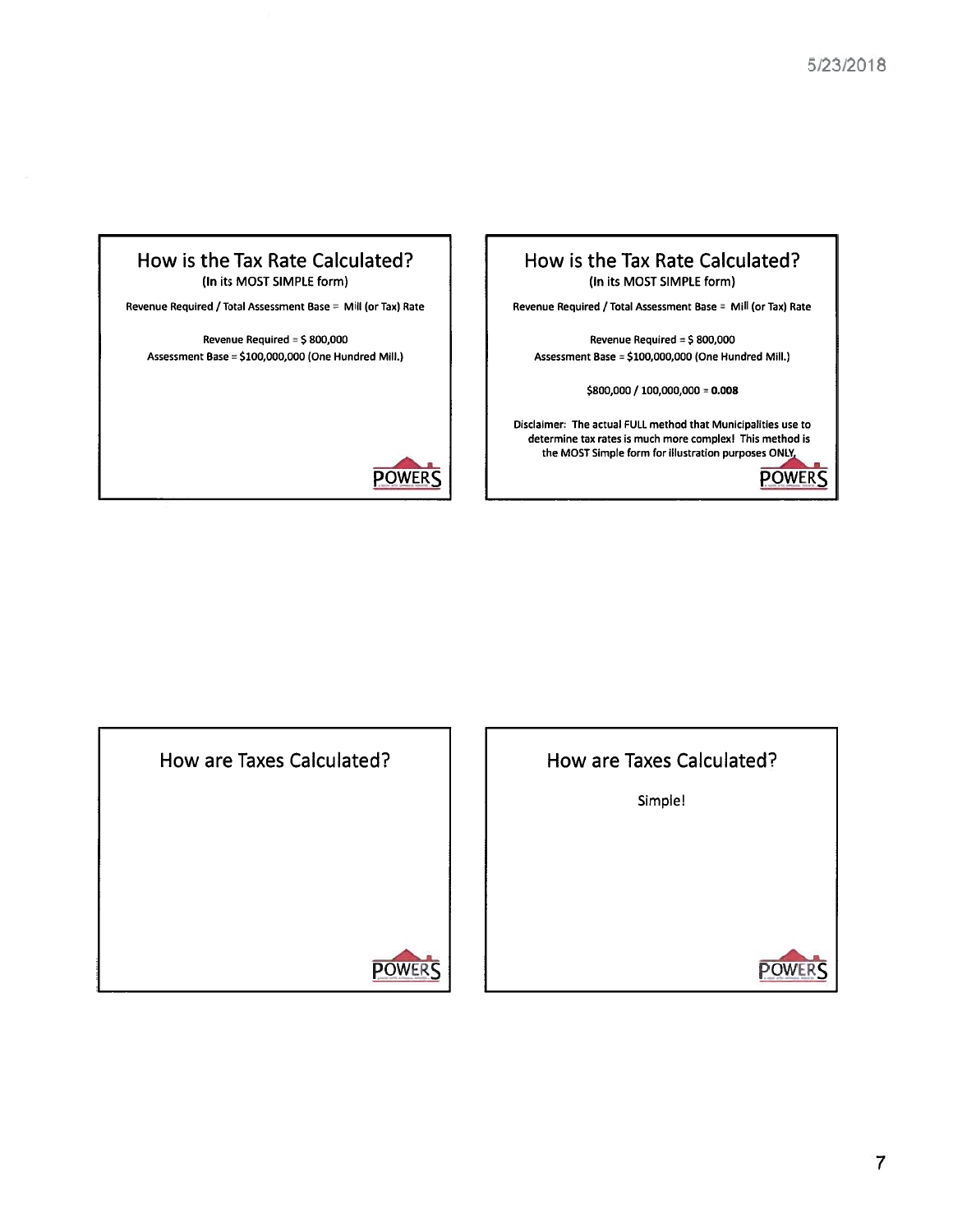

Simple! Assessment <sup>x</sup> Tax Rate How are Taxes Calculated? **POWERS** 

# How are Taxes Calculated?

Simple!

Assessment <sup>x</sup> Tax Rate <sup>=</sup> TAXES



How are Taxes Calculated?

Simple!

Assessment <sup>x</sup> Tax Rate <sup>=</sup> TAXES

Example(s):

\$100,000 X 0.0080 = \$800 Tax \$200,000 X 0.0080 <sup>=</sup> \$1,600 Tax \$300,000 X 0.0080 <sup>=</sup> \$2,400 Tax

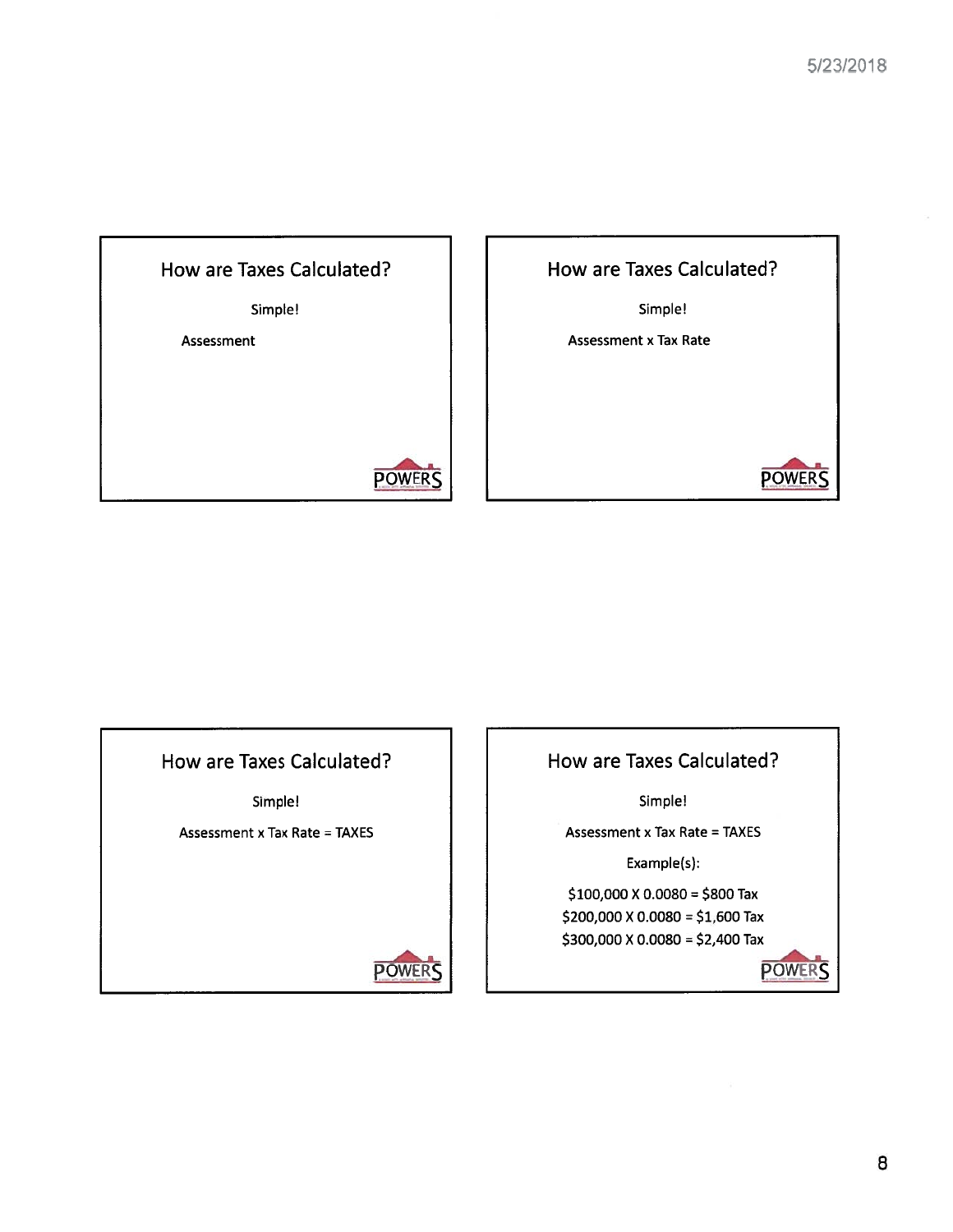



# How are Assessments Calculated?  $\parallel$  How are Assessments Calculated?

• Value, whether for assessment or appraisal **•** Value, whether for assessment or appraisa



- purposes are calculated in <sup>a</sup> very similar way. purposes are calculated in <sup>a</sup> very similar way.
	- Both purposes have the same 3 traditional approaches or methods to value.

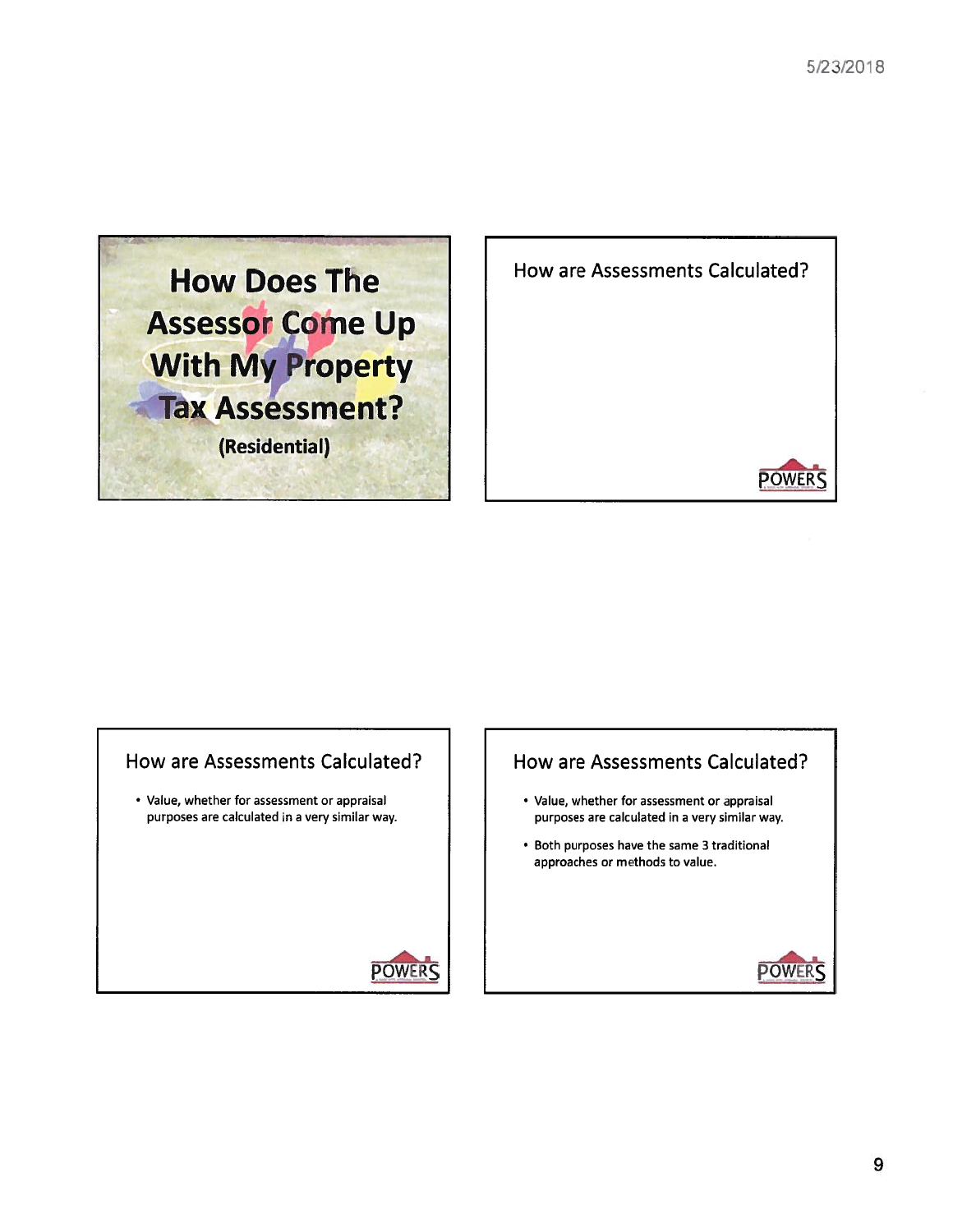



1. The Sales Comparison Approach (AKA: Direct



# The Three Traditional Approaches?  $\parallel$   $\parallel$  The Three Traditional Approaches?

Comparison Approach. Comparison Approach.

Based on the theory that the market value of one 2. The Cost Approach property is directly related to the sale price of <sup>a</sup> similar property that has recently sold.

- Mass appraisal requires the comparison of many similar properties that had recently sold.



- 1. The Sales Comparison Approach (AKA: Direct 1. The Sales Comparison Approach (AKA: Direct
	-

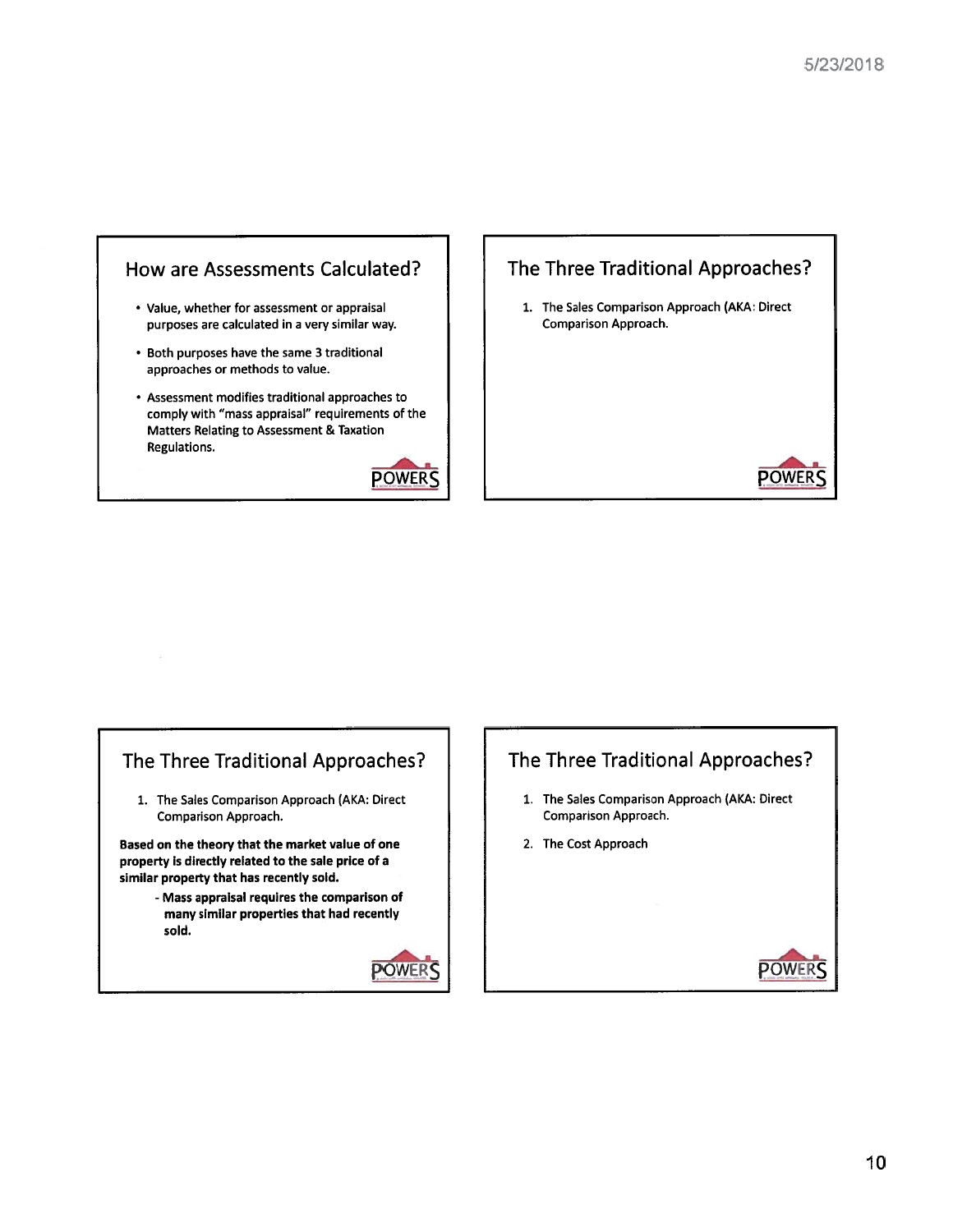



# The Three Traditional Approaches?  $\vert \vert$  The Three Traditional Approaches?

- Comparison Approach. Comparison Approach.
- 
- 

Based on the principle of anticipation and the fact that income producing properties are bought and sold based on their income earning potential.



- 1. The Sales Comparison Approach (AKA: Direct 1. The Sales Comparison Approach (AKA: Direct
- 2. The Cost Approach 2. The Cost Approach
- 3. The Income Approach 2. The Income Approach 2. The Income Approach

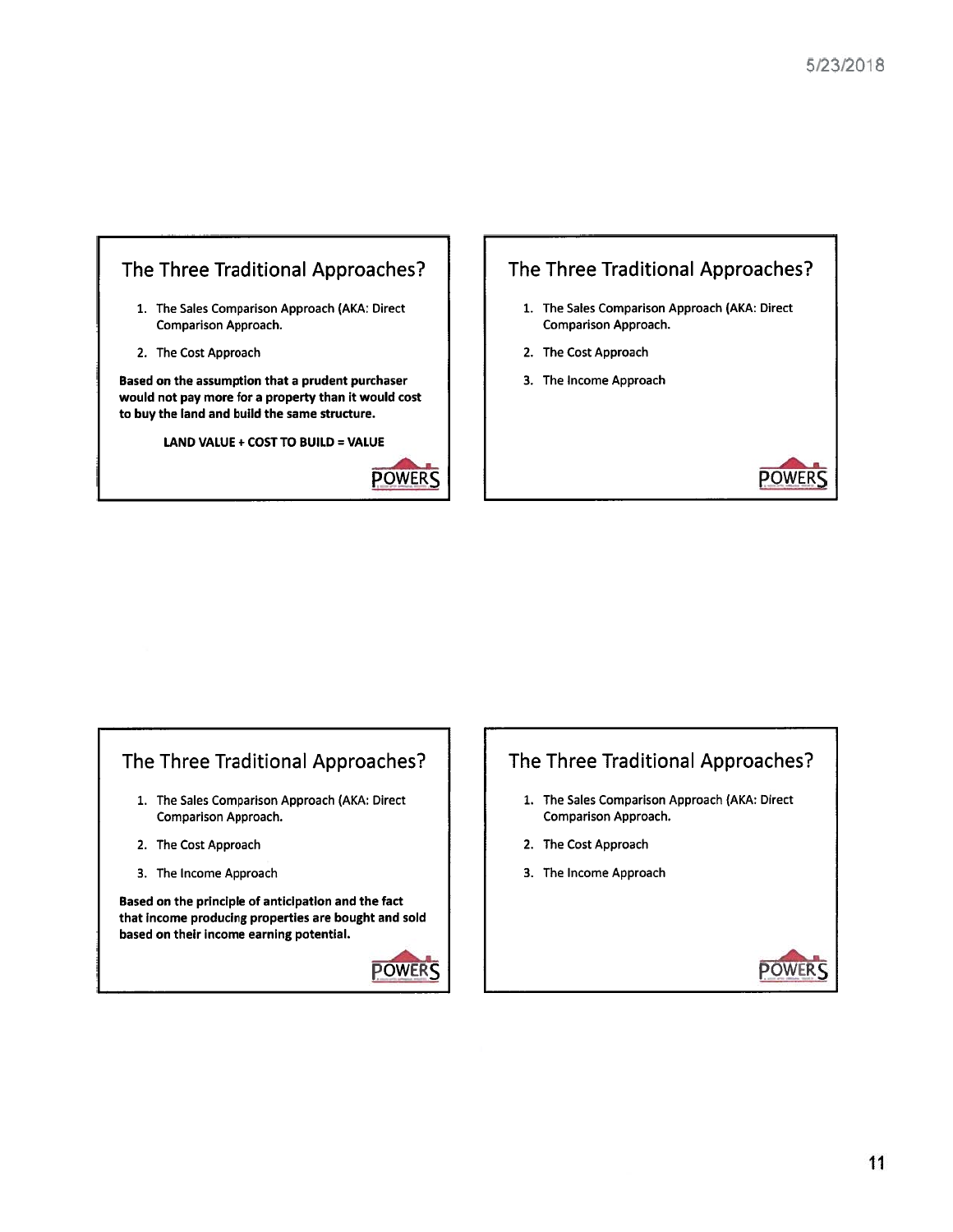



# What Makes Assessment Unique?

- As mentioned before, Assessments in the Province of Alberta are Legislated by the Municipal Government Act (MGA) and other legislation.
	- Matters Relating to Assessment & Taxation Regulation
	- Matters Relating to Assessment Complaints Regulation



# What Makes Assessment Unique?

- As mentioned before, Assessments in the Province of Alberta are Legislated by the Municipal Government Act (MGA) and other legislation.
	- Hybrid models became <sup>a</sup> MUST (cost/dc).

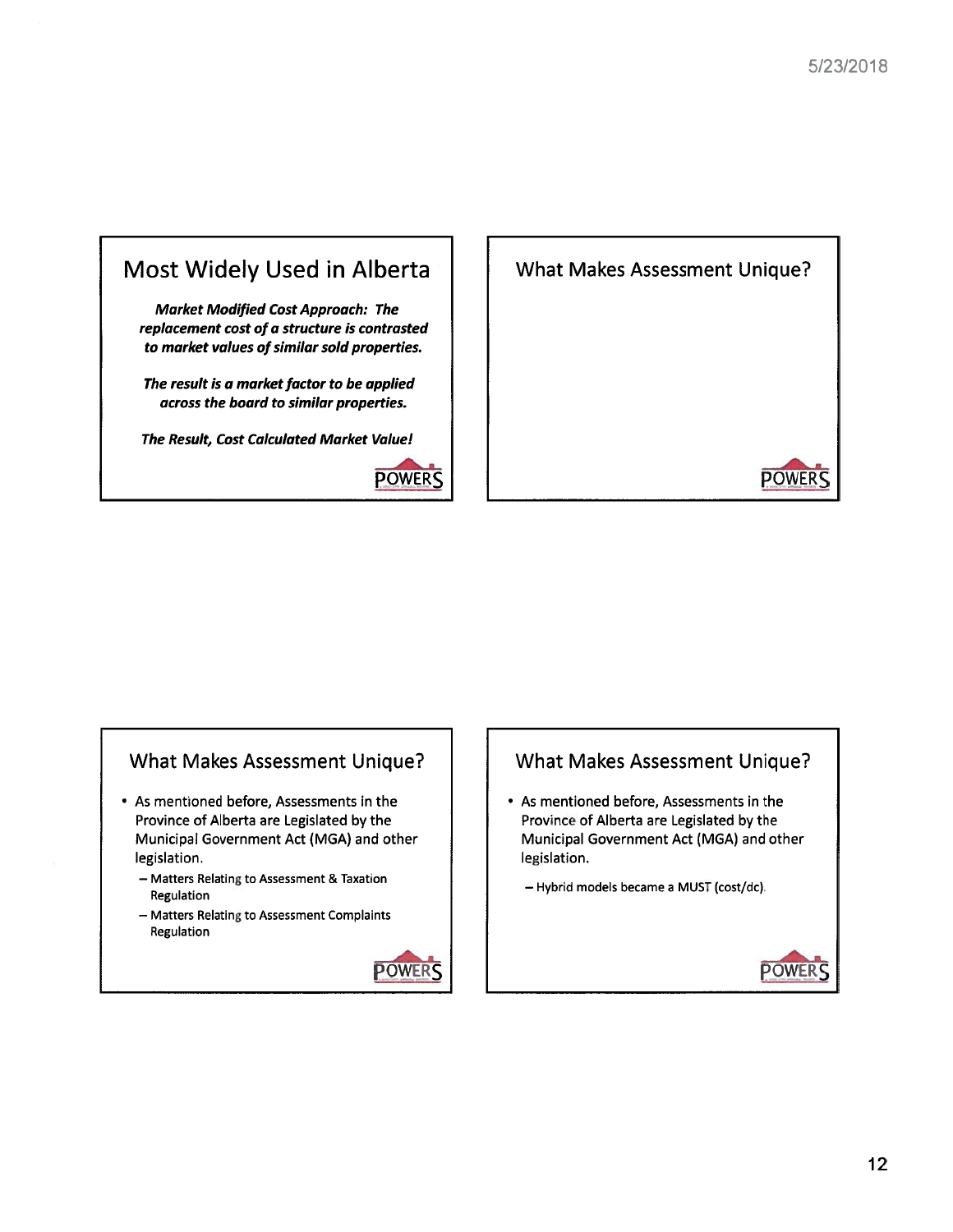# What Makes Assessment Unique?

- As mentioned before, Assessments in the Province of Alberta are Legislated by the Municipal Government Act (MGA) and other legislation.
	- Hybrid models became <sup>a</sup> MUST (cost/dc).
	- Legislation requires the use of "MASS APPRAISAL".



# Mass Appraisal:

Mass Appraisal: The process of valuing <sup>a</sup> group of properties as of <sup>a</sup> given date, using common data, mathematical models, and statistical tests.

Mass Appraisal allows assessors to accurately value <sup>a</sup> large number of properties in <sup>a</sup> shorter period of time.



# What makes Assessment Similar?

#### Market Value!

(Probdbly the most misunderstood concep<sup>t</sup> when contrasted to Assessment)

Market Value in Appraisal: What the property would most probably be worth, if sold on the open market as of the date of appraisal

- Uses <sup>a</sup> select sample of comparables.
- Uses simplified techniques.
- Appraisal Judgment is generally accepted.
- Not required to justify values to a governing body.



Market Value in Assessment: What the property would most probably be worth, if sold on the open market as of July 1 in the year prior to levying tax, following the principles of MASS APPRAISAL.

- Uses <sup>a</sup> database of comparables.
- Uses more romplex techniques.
	- Tested using statistical measures (CDV, COD, PRO, St. 0ev....)
	- Measures of Central Tendency (Mean, Median, Mode).
- Audited Annually by the Department of Municipal Affairs.
- Designed so that one does not have the ability to select comparables from the top or bottom end of the spectrum.
- Not as "clean-cut" of <sup>a</sup> definition (clouds perception).
- •Primary Goal: Fair & Equitable Distribution of TA)(

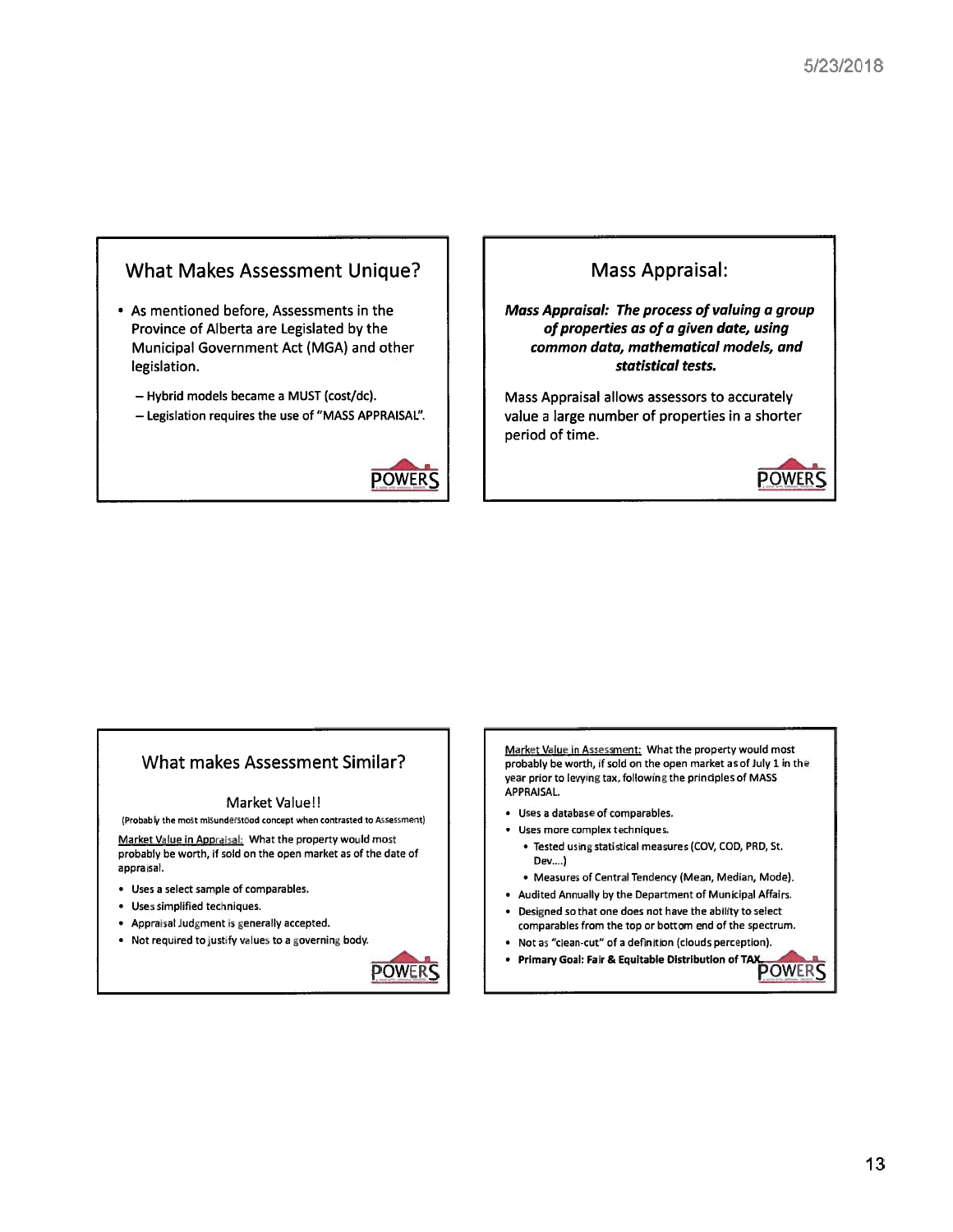

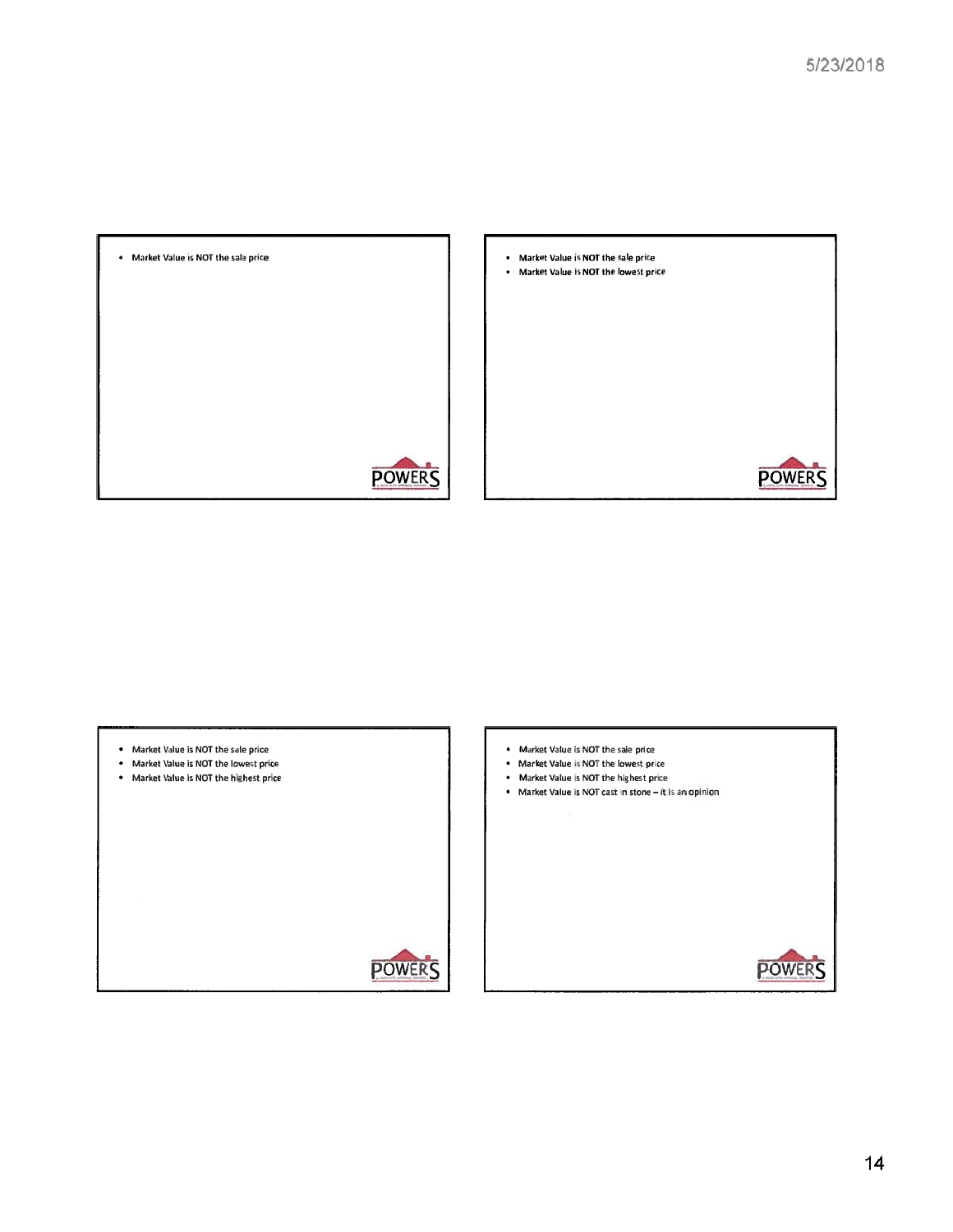

# In simple terms.....

- It would not be "reasonable" to just look at ONE sale price and compare it to the assessment to see if it is at market value.
	- When you look at purchasing a car, how do you know your getting <sup>a</sup> good deal?

Only after looking at several car prices can you determine what one would reasonably sell for!



# So how is my assessment calculated?

Under the Assumption of 'New Construction"

- The Assessor Inventory's the Property
	- Measures/Blueprints for size
	- Number of Plumbing Fixtures
	- Basement Development
	- Area finished
	- Quality and type of finish
	- $\bullet$  Lot Size and influences
	- Etc....

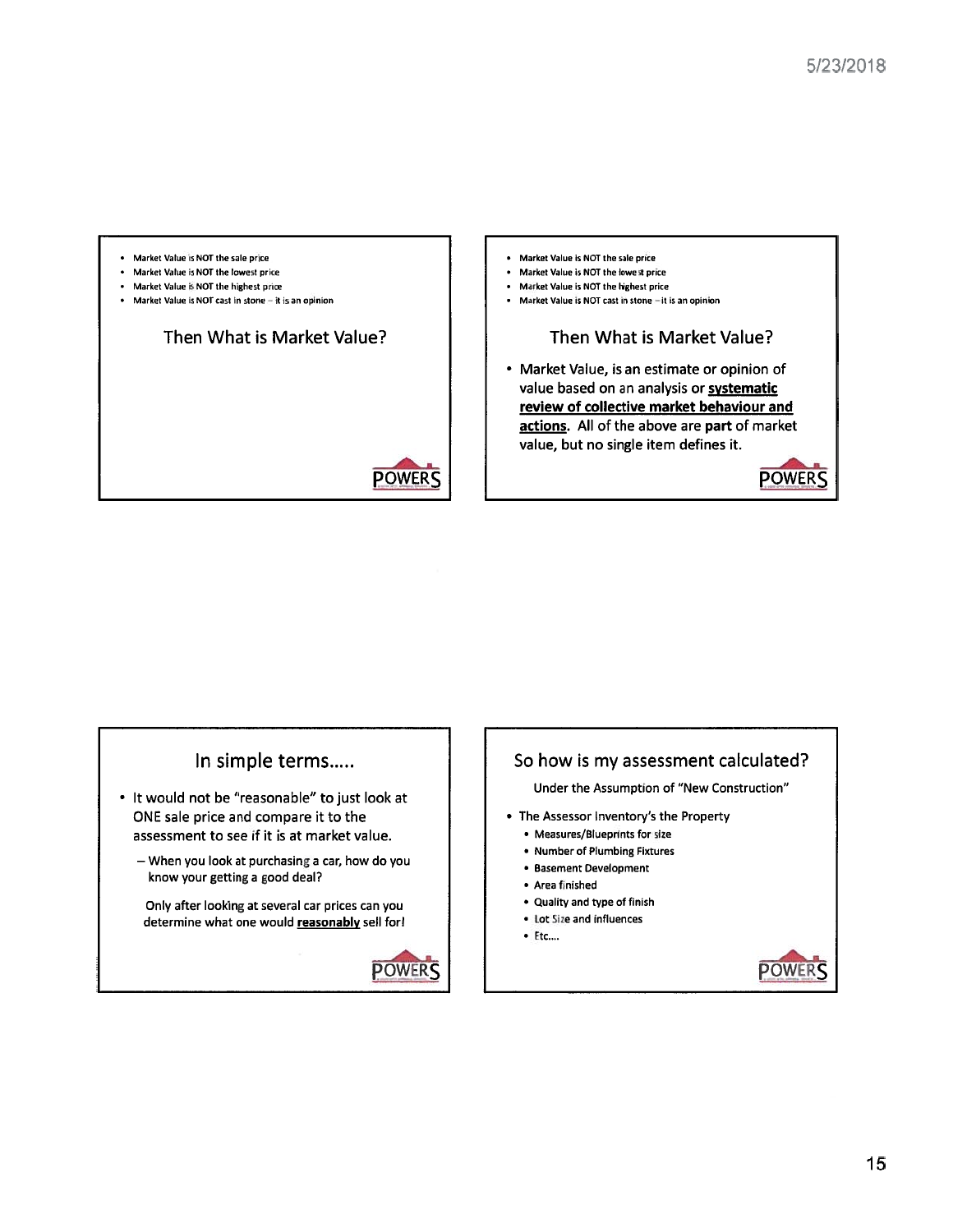- When all value influencing items are accounted for, the assessor develops a Replacement Cost New (RCN) estimate and adds for land value. (lets assume land value is known)
- Replacement Cost is calculated using a Provincial **Cost Manual** 
	- The Downside: Small errors tend to get over exaggerated in later calculations.
	- The UPSIDE: Very reliable if calculated properly & Local data is used to determine rates





|            | Constraint<br>CIS-DJ ZI Attached |                                              |       | Year Buit<br>2022                | Distinatoris imi<br>om a        | $100 -$                      | Ana<br>40,000<br>Ana<br>50 TZ<br>× | سد<br>92.1100 | Contact<br>2980 a                            | A6 %                   | Total<br>EEM                    |
|------------|----------------------------------|----------------------------------------------|-------|----------------------------------|---------------------------------|------------------------------|------------------------------------|---------------|----------------------------------------------|------------------------|---------------------------------|
|            | <b>Balling Aleas</b>             | Tatal Form<br><b>Host</b><br><b>Banchurt</b> |       | SL72 m2<br>SIDe2<br>$0 \times m$ | te from<br>Roof<br><b>Wedna</b> | $2072$ m2<br>監控部<br>$AC = 2$ |                                    |               | Quest Advertised / 1974 1<br>Рединами (100%) | <b>Structure Total</b> | 西川<br><b>LESS</b><br><b>LEM</b> |
| Congrey    |                                  |                                              | David |                                  |                                 | Area (N)                     | <b>Currey</b>                      | Ras           | Commer                                       | <b>Manar Ad</b>        | 1st                             |
| 价          | Roof Tytes                       |                                              |       | <b>Cohin</b>                     |                                 | m                            | \$3.72 m2                          |               |                                              |                        |                                 |
| 102        | <b>Boot Finals</b>               |                                              |       | Corris Shingles                  |                                 | stift-                       | $$72$ $m$ <sup>2</sup>             |               |                                              |                        |                                 |
| <b>LUS</b> | <b>Editor Frish</b>              |                                              |       | Your Site                        |                                 | 330                          | <b>如刀式</b>                         |               |                                              |                        |                                 |
| 117        | <b>Base Rear</b>                 |                                              |       | Concests                         |                                 | 100                          | \$372 m <sup>2</sup>               | Q             |                                              |                        | 153                             |
| 103        | <b><i><u>Partnership</u></i></b> |                                              | 2     | <b>Ind. Feature</b>              | ź                               | <b>YES</b>                   | 5372 e2                            |               |                                              |                        | w                               |
|            | <b>CONTRACTOR CARDS</b>          |                                              |       |                                  | <b>Line Hotel Burn</b>          | Poned                        | SW <sub>1</sub>                    |               | <b>Lamewell Cont New (RCA)</b>               |                        | 11.517                          |
|            | 100 Fins - Stripe Fundy          |                                              |       | <b>RUS</b>                       |                                 | Fundatus<br>Locatorat        | 1375<br>1325                       |               | v Ads                                        | 976                    | 17.25                           |
|            |                                  |                                              |       |                                  |                                 | <b>Move Adjustment</b>       | 100%                               |               | Assistant Value + Reg. 1000%                 |                        | 17,000                          |

| <b>Land</b> D                      | <b>Market Value Land</b><br><b>Base Code</b>   | -She Area<br><b>SAL</b> | Services Location Adj. |                    | Asrt Code            |                | <b>Reg. Assessment</b> |
|------------------------------------|------------------------------------------------|-------------------------|------------------------|--------------------|----------------------|----------------|------------------------|
| 12005923                           | 1 Residential                                  | 4,925 Sq. Feet          | 9%                     | 130%               | 100 100%             |                | 72,000                 |
| <i>improvements</i><br><b>horD</b> | MF- Os- St Deacration                          |                         | Area<br>(R2)           | Яt<br>Year         | Aset Critis          |                | Fing Assessment        |
| 12012218<br>12012219               | 005-05-09 SFD After 1980<br>030-04-28 Gerage   |                         | 1,300<br>545           | 2007<br>2007       | 100 100%<br>100 100% | 100 8<br>100.0 | 239,000<br>17,000      |
| Tax Shakes                         | <b>Assessment Totals</b><br>Descretion<br>Code |                         | Land                   | <b>hav</b>         | Oher                 |                | Assessment             |
|                                    | Res - Strate Fectly<br>100                     | Grand Totals:           | 72,000<br>72,000       | 256,000<br>256,000 | O                    | o              | 129.090<br>328,000     |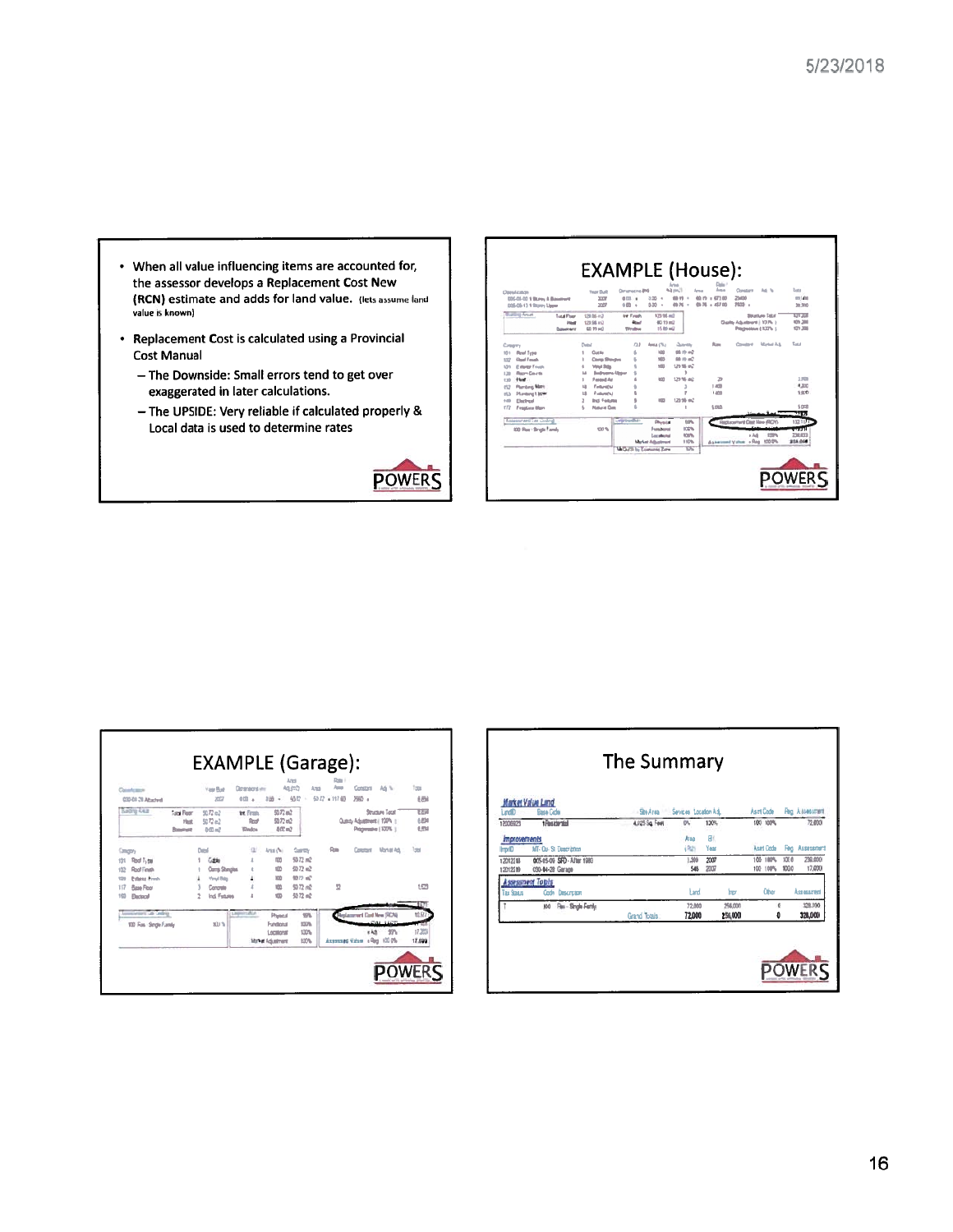| ASR  | <b>Total Cost   SALE PRICE  </b> |           | LAND      | <b>BASE COST</b> | <b>BYM</b> | <b>COST</b> |
|------|----------------------------------|-----------|-----------|------------------|------------|-------------|
| 0.88 | \$300,000                        | \$263,660 | \$100,000 | \$163,660        | 1.67       | \$98,000    |
| 0.89 | \$280,000                        | \$250,300 | \$100,000 | \$150,300        | 1.67       | \$90,000    |
| 0.91 | \$280,000                        | \$253,640 | \$100,000 | \$153,640        | 1.67       | \$92,000    |
| 0.82 | \$275.000                        | \$225.250 | \$100,000 | \$125,250        | 1.67       | \$75,000    |
| 0.85 | \$290.000                        | \$246,960 | \$100,000 | \$146.960        | 1.67       | \$88,000    |
| 0.86 | \$270.000                        | \$231,930 | \$100,000 | \$131.930        | 1.67       | \$79,000    |
| 0.90 | \$285,000                        | \$256,980 | \$100,000 | \$156,980        | 1.67       | \$94,000    |
| 0.91 | \$270.000                        | \$245.290 | \$100,000 | \$145.290        | 1.67       | \$87,000    |
| 0.93 | \$275,000                        | \$255,310 | \$100,000 | \$155,310        | 1.67       | \$93,000    |
| 0.89 | MEDIAN                           |           |           |                  |            |             |



| <b>Base ASMT</b> | Mkt. Mod | <b>ASSESSMENT</b> | <b>SALE PRICE</b> | ASR   |
|------------------|----------|-------------------|-------------------|-------|
| \$263,660        | 1.12     | \$295,299         | \$300.000         | 0.98  |
| \$250,300        | 1.12     | \$280,336         | \$280,000         | 1.00  |
| \$253,640        | 1.12     | \$284,077         | \$280,000         | 1.01  |
| \$225.250        | 1.12     | \$252,280         | \$275,000         | 0.92  |
| \$246,960        | 1.12     | \$276,595         | \$290,000         | 0.95  |
| \$231.930        | 1.12     | \$259,762         | \$270.000         | 0.96  |
| \$256,980        | 1.12     | \$287,818         | \$285,000         | ʻi öl |
| \$245,290        | 1.12     | \$274,725         | \$270,000         | 1.02  |
| \$255,310        | 1.12     | \$285,947         | \$275,000         | 1.04  |
|                  |          |                   | <b>MEDIAN</b>     | 1.00  |

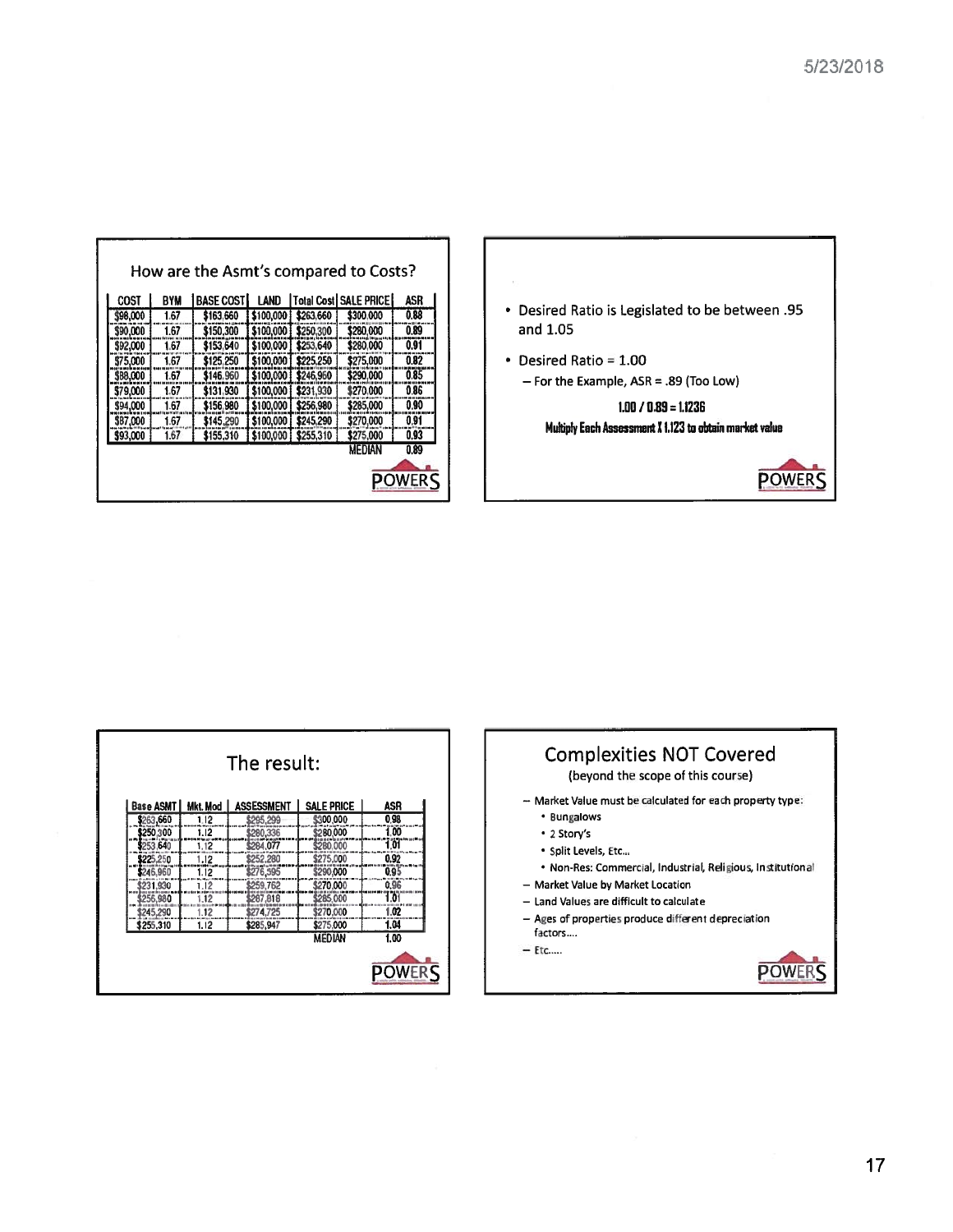



# Market Movement 2016-2017



- Assessments in the Province are to be calculated at July 1, each year.
- This Year's Comparison is from July 1, 2014 to July 1 2017.
- Tax Notices will now be mailed in 2018 to represent value in July 2017.



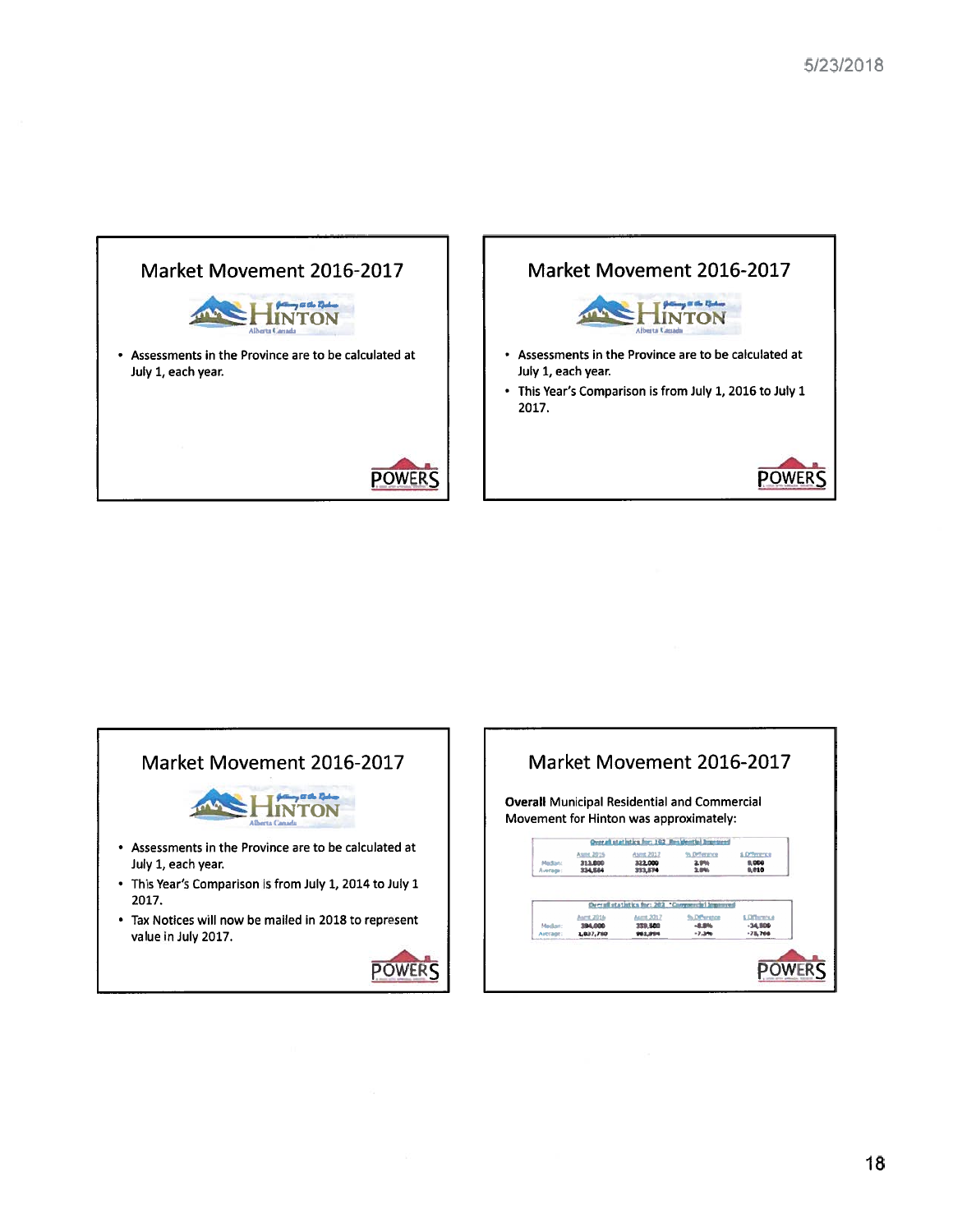





| <b>LOCATION</b>        | <b># SALES</b> | AVG SALLS PRICE | <b>AVG ASSMT</b> | RATIO |
|------------------------|----------------|-----------------|------------------|-------|
| <b>MOUNTIAN VIEW</b>   | 18             | \$266,344       | \$268,056        | 100%  |
| <b>HARDISTY</b>        | 37             | \$290,104       | \$282,378        | 97%   |
| <b>EAST HARDISTY</b>   | $\mathbf{1}$   | \$285,953       | \$286,000        | 100%  |
| <b>THOMPSON LAKE</b>   | 13             | \$403,307       | \$408,154        | 101%  |
| <b>EATON</b>           | $\Omega$       | SO              | \$409,112        | N/A   |
| <b>HILLCREST</b>       | 37             | \$364,909       | \$346,872        | 95%   |
| <b>ALPINE RIDGE</b>    | 6              | \$472,750       | \$446,500        | 95%   |
| <b>GUIMOND TRESTLE</b> | 3              | \$548,166       | \$587,667        | 107%  |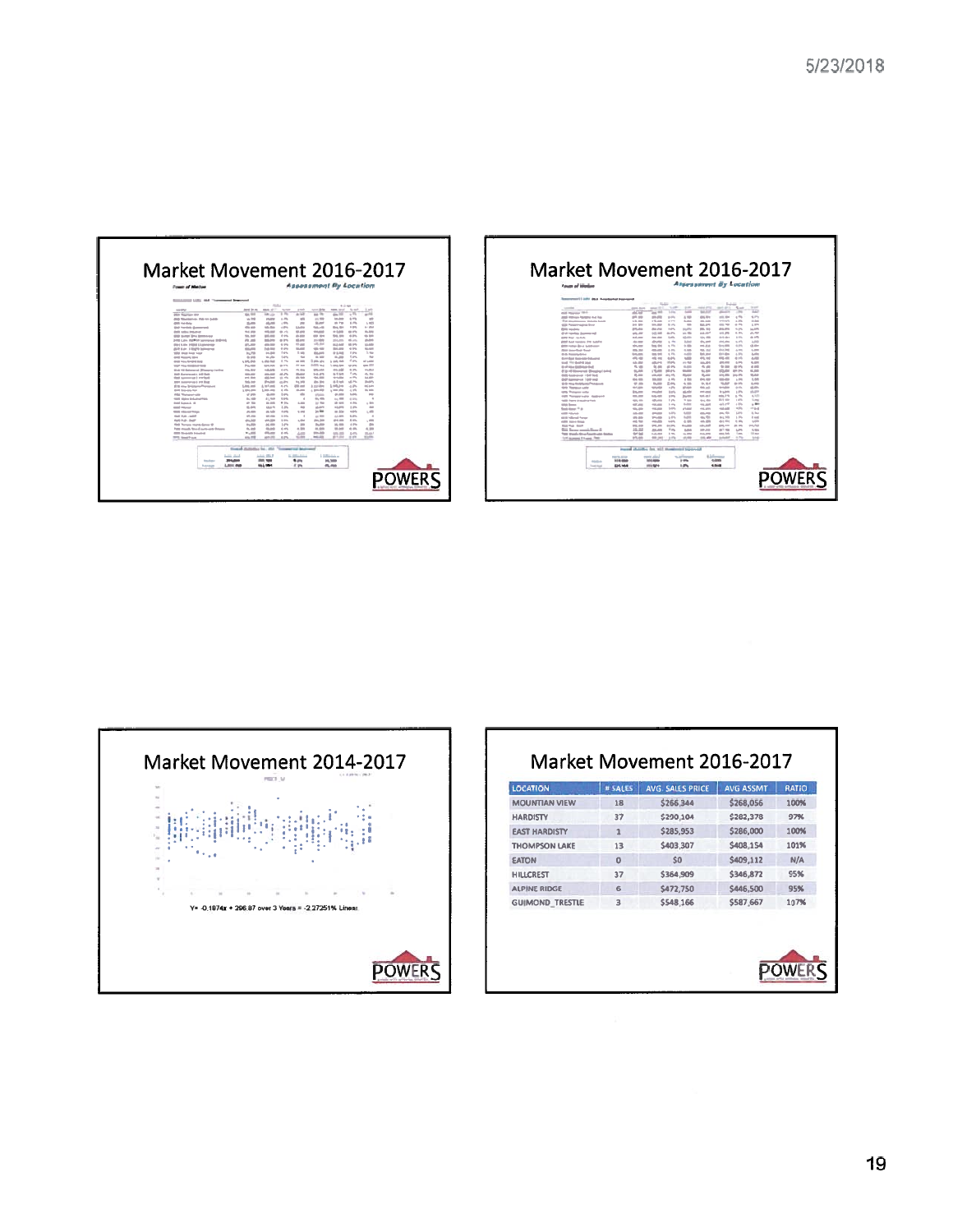







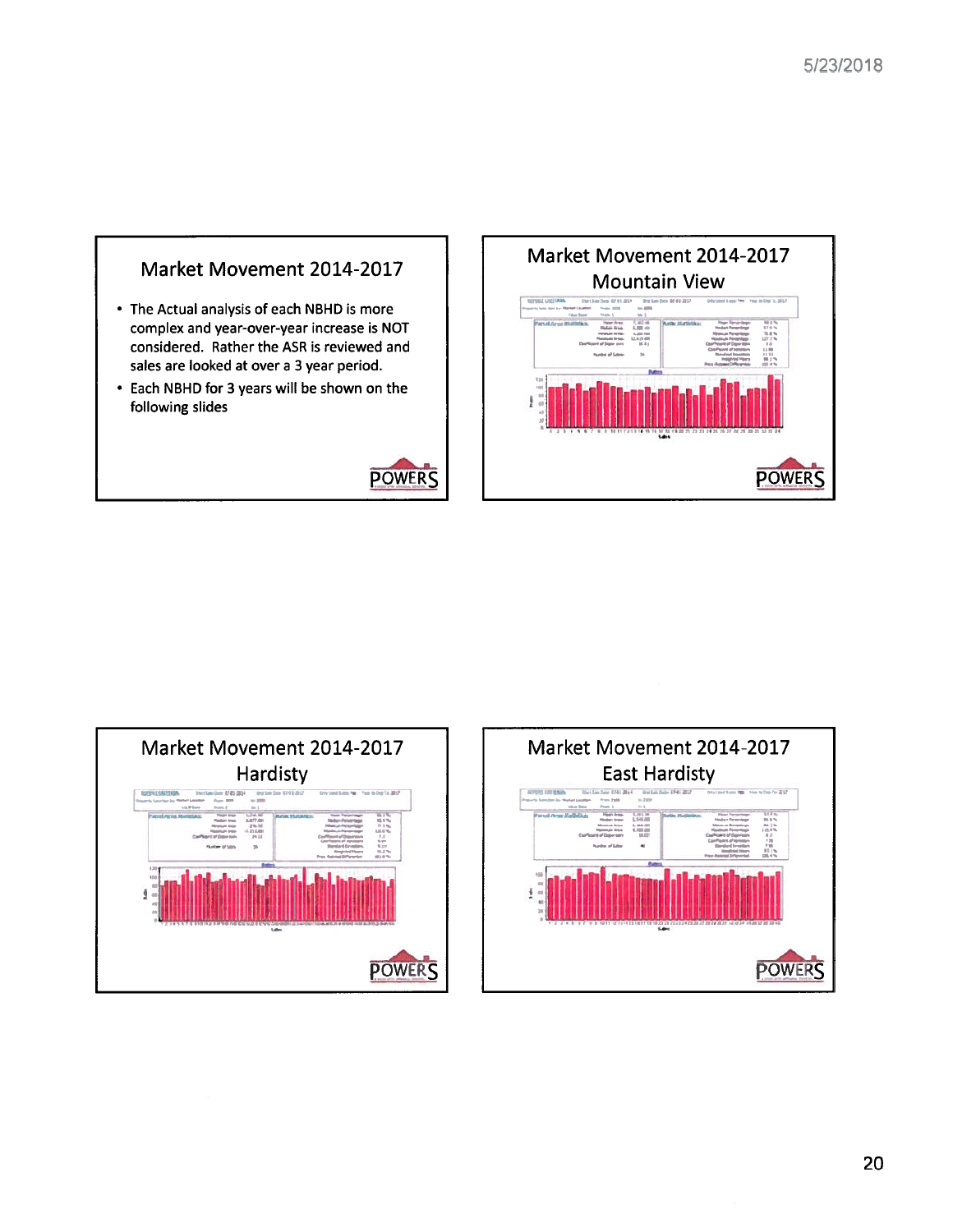



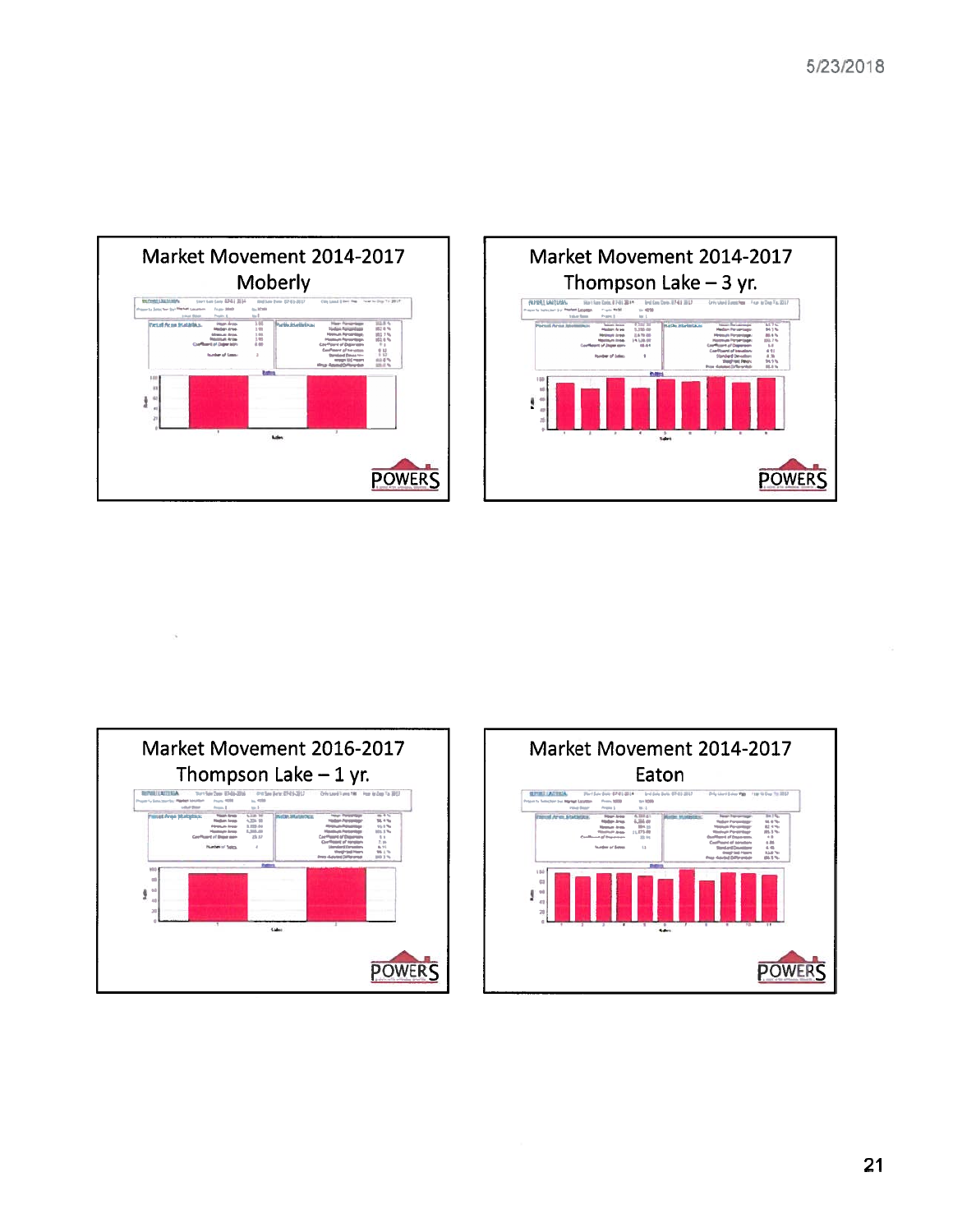



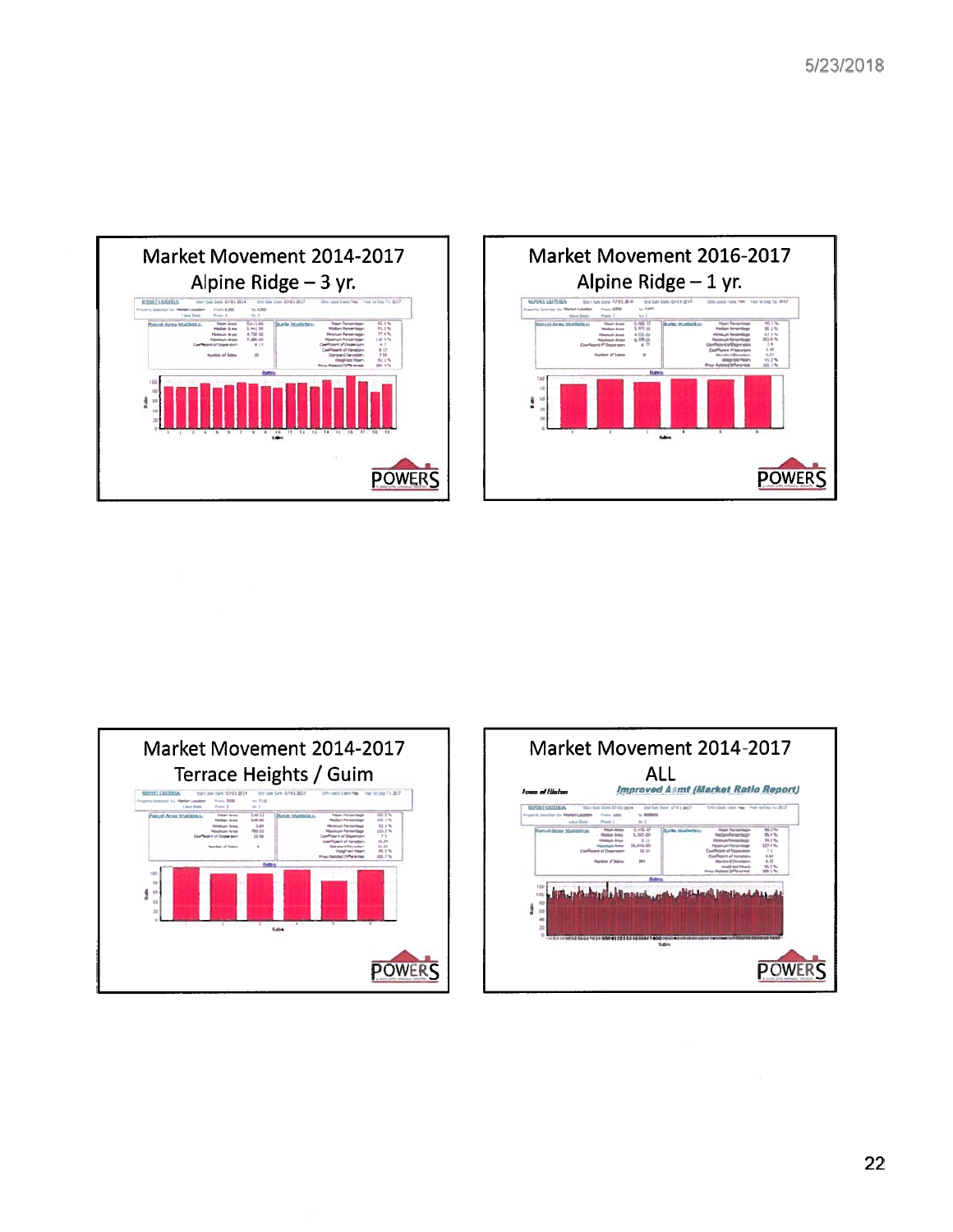